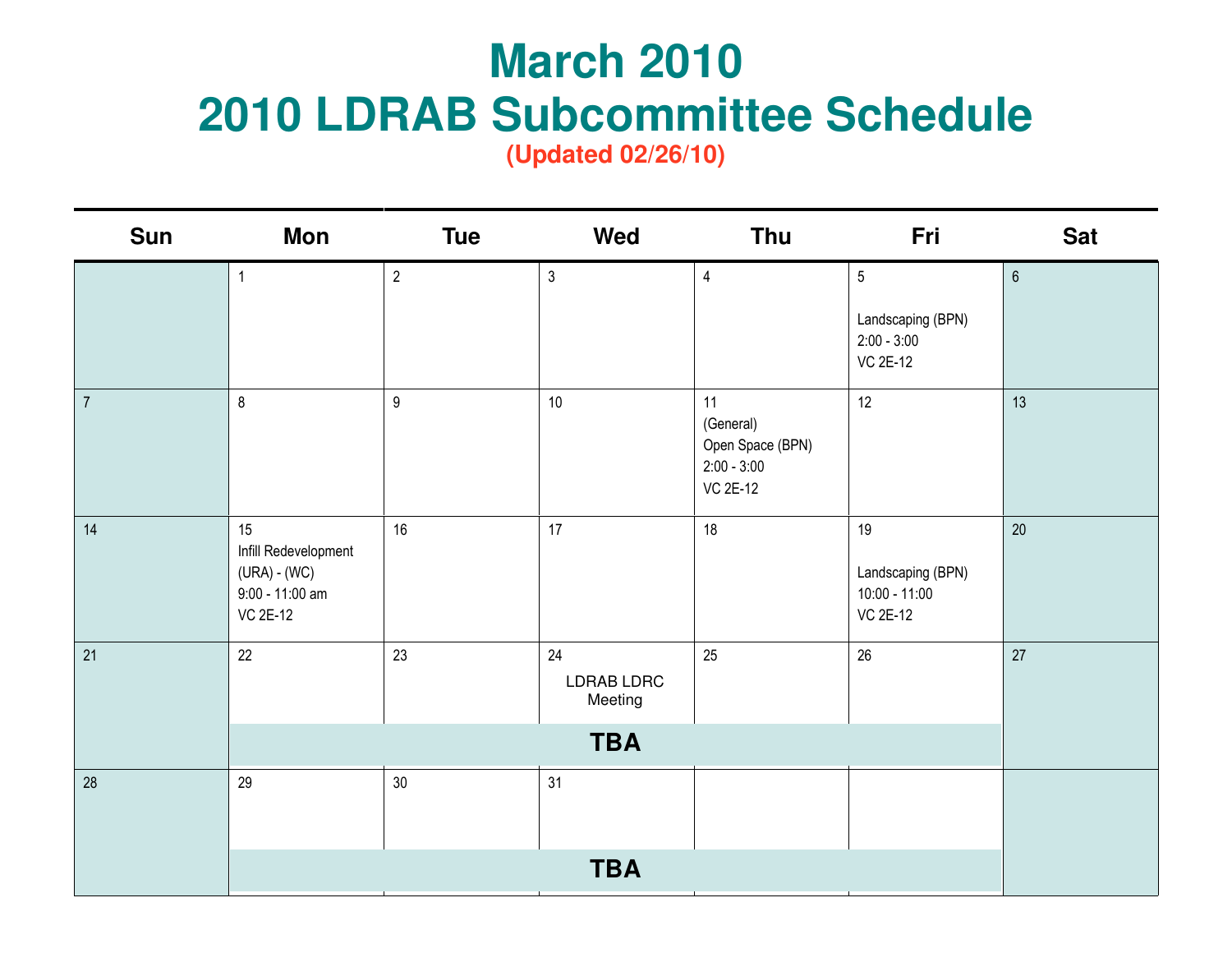## **April 2010<br>2010 LDRAB Subcommittee Schedule**

| <b>Sun</b>     | <b>Mon</b>                                                                                            | <b>Tue</b>                                                                                  | Wed                         | Thu                                                                               | Fri             | <b>Sat</b>     |
|----------------|-------------------------------------------------------------------------------------------------------|---------------------------------------------------------------------------------------------|-----------------------------|-----------------------------------------------------------------------------------|-----------------|----------------|
|                |                                                                                                       |                                                                                             |                             | $\mathbf{1}$<br>(General)<br>Open Space (BPN)<br>$2:00 - 3:00$<br><b>VC 2E-12</b> | $\overline{2}$  | $\mathfrak{Z}$ |
| $\overline{4}$ | 5 [Tentative]<br>(General) - Economic<br>Development Overlay (WC)<br>$3:00 - 4:00$<br><b>VC 2E-12</b> | 6 [Tentative]<br>(General)<br>Agricultural Enclave (WC)<br>$2:00 - 3:00$<br><b>VC 2E-12</b> | $\overline{7}$              | 8<br>Infill Redevelopment<br>$(URA) - (WC)$<br>$2:00 - 4:00$<br><b>VC 2E-12</b>   | 9               | 10             |
| 11             | 12                                                                                                    | 13                                                                                          | 14                          | 15                                                                                | 16              | 17             |
|                |                                                                                                       |                                                                                             | <b>TBA</b>                  |                                                                                   |                 |                |
| 18             | 19                                                                                                    | $20\,$                                                                                      | 21                          | 22                                                                                | 23              | 24             |
|                |                                                                                                       |                                                                                             | <b>TBA</b>                  |                                                                                   |                 |                |
| 25             | 26                                                                                                    | 27                                                                                          | 28<br>LDRAB LDRC<br>Meeting | 29                                                                                | 30 <sup>°</sup> |                |
|                |                                                                                                       |                                                                                             | <b>TBA</b>                  |                                                                                   |                 |                |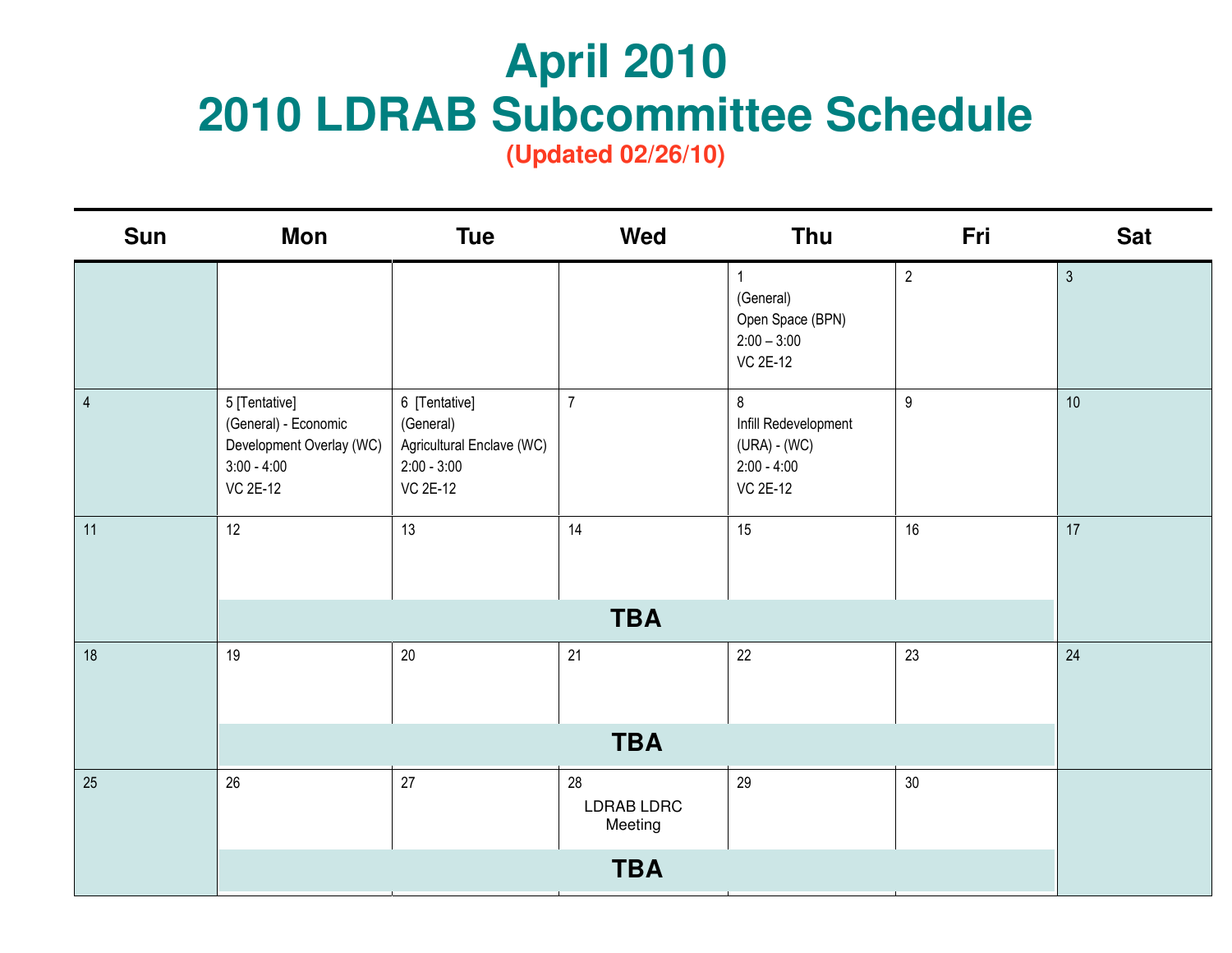# **May 2010 May 2010 2010 LDRAB Subcommittee Schedule**

| <b>Sun</b>       | <b>Mon</b>     | <b>Tue</b>     | Wed                                    | Thu     | Fri            | <b>Sat</b>   |
|------------------|----------------|----------------|----------------------------------------|---------|----------------|--------------|
|                  |                |                |                                        |         |                | $\mathbf{1}$ |
|                  |                |                |                                        |         |                |              |
| $\overline{2}$   | $\mathfrak{Z}$ | $\overline{4}$ | $\overline{5}$                         | $\,6\,$ | $\overline{7}$ | $\, 8$       |
| $\boldsymbol{9}$ | $10$           | 11             | 12                                     | 13      | 14             | 15           |
| $16\,$           | 17             | 18             | 19                                     | $20\,$  | 21             | $22\,$       |
| 23               | 24             | 25             | 26<br>LDRAB LDRC<br>Meeting<br>2:00 PM | $27\,$  | 28             | 29           |
| 30 <sup>°</sup>  | 31             |                |                                        |         |                |              |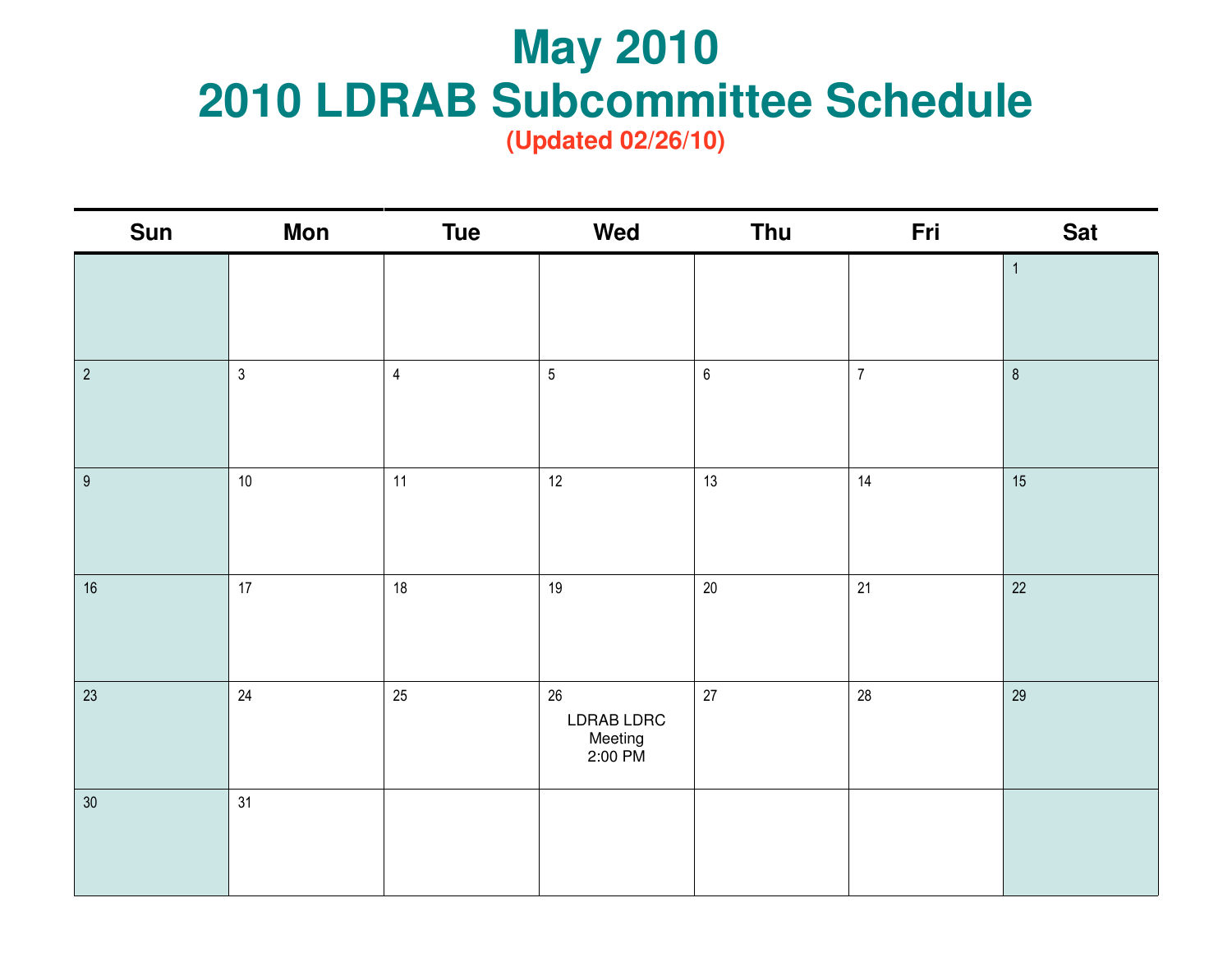### **June 2010 June 2010 2010 LDRAB Subcommittee Schedule**

| <b>Sun</b>       | Mon            | <b>Tue</b>     | Wed              | <b>Thu</b>                                                            | Fri            | <b>Sat</b>      |
|------------------|----------------|----------------|------------------|-----------------------------------------------------------------------|----------------|-----------------|
|                  |                | $\overline{1}$ | $\overline{2}$   | $\mathfrak{Z}$                                                        | $\overline{4}$ | $5\overline{)}$ |
| $\boldsymbol{6}$ | $\overline{7}$ | $\bf 8$        | $\boldsymbol{9}$ | $10\,$                                                                | 11             | 12 <sup>°</sup> |
| 13               | 14             | 15             | 16               | 17                                                                    | 18             | 19              |
| $20\,$           | 21             | 22             | 23               | 24<br><b>BCC Hearing</b><br>Request for<br>Permission to<br>Advertise | 25             | 26              |
| 27               | 28             | 29             | 30 <sup>°</sup>  |                                                                       |                |                 |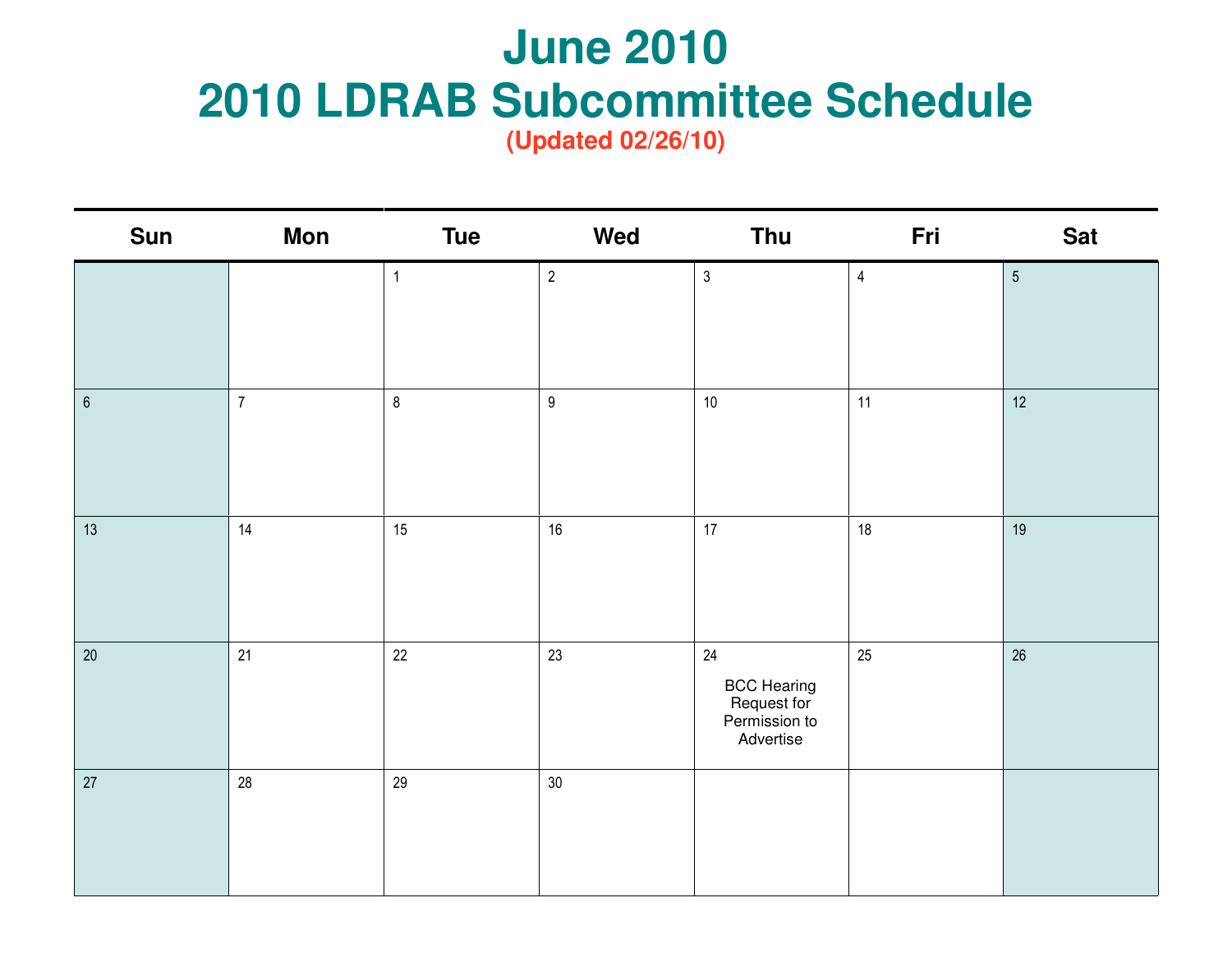# **July 2010 July 2010 2010 LDRAB Subcommittee Schedule**

| Sun            | Mon        | <b>Tue</b> | Wed            | <b>Thu</b>                                  | Fri              | <b>Sat</b>     |
|----------------|------------|------------|----------------|---------------------------------------------|------------------|----------------|
|                |            |            |                | $\mathbf{1}$                                | $\overline{2}$   | $\mathfrak{Z}$ |
| $\overline{4}$ | $\sqrt{5}$ | $\,6\,$    | $\overline{7}$ | $\, 8$                                      | $\boldsymbol{9}$ | $10\,$         |
| 11             | 12         | 13         | 14             | 15                                          | $16\,$           | 17             |
| $18$           | 19         | 20         | 21             | $22\,$<br><b>BCC Hearing</b><br>1st Reading | 23               | 24             |
| 25             | 26         | 27         | 28             | 29                                          | $30\,$           | 31             |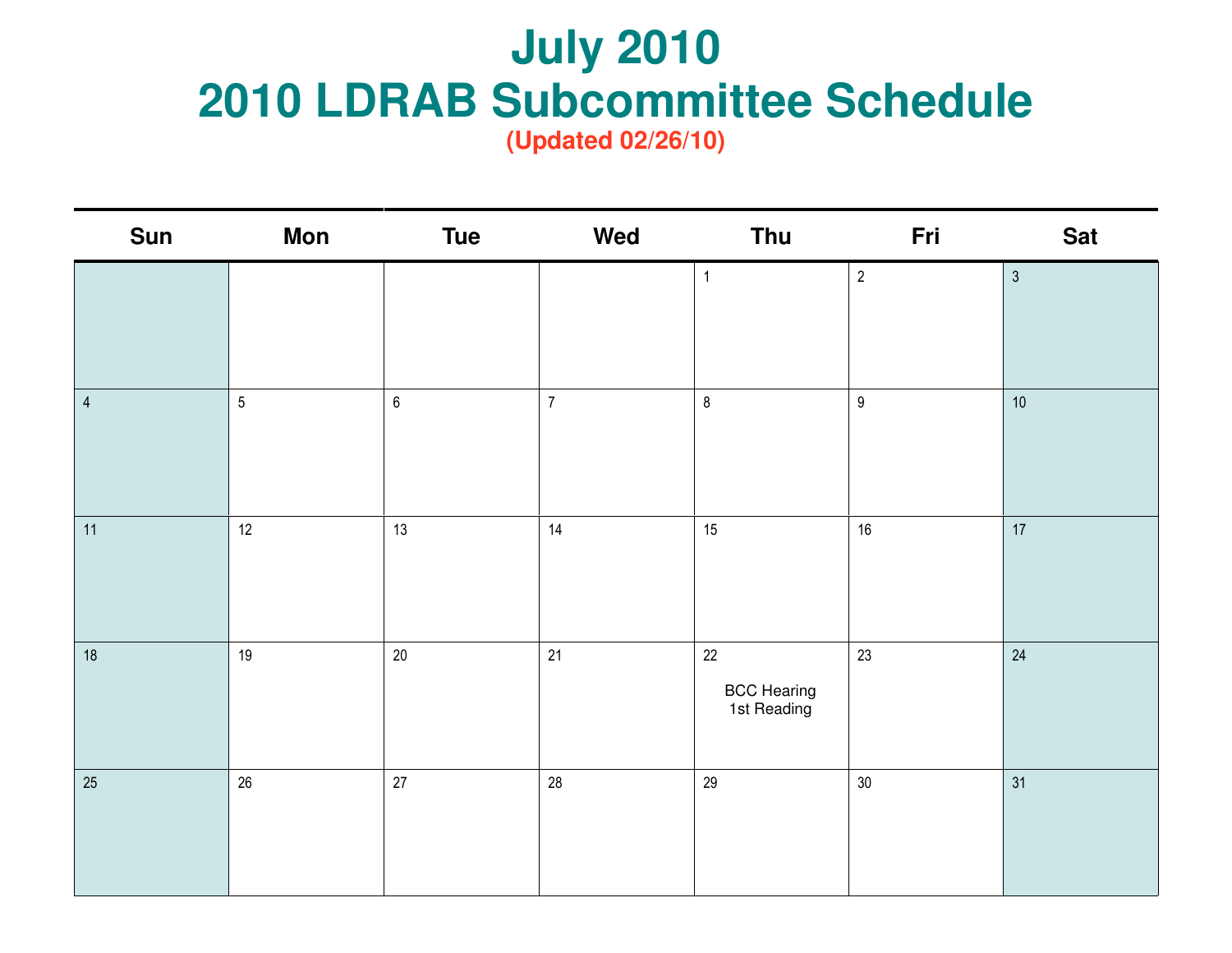# **August 2010 August 2010 2010 LDRAB Subcommittee Schedule**

| <b>Sun</b>     | Mon            | <b>Tue</b>     | Wed            | <b>Thu</b>                                           | Fri     | <b>Sat</b>     |
|----------------|----------------|----------------|----------------|------------------------------------------------------|---------|----------------|
| $\overline{1}$ | $\overline{2}$ | $\mathfrak{Z}$ | $\overline{4}$ | $\sqrt{5}$                                           | $\,6\,$ | $\overline{7}$ |
| $\bf 8$        | $9\,$          | $10$           | 11             | 12                                                   | 13      | 14             |
| 15             | $16\,$         | 17             | 18             | 19                                                   | $20\,$  | 21             |
| 22             | 23             | 24             | 25             | $26\,$<br>BCC Hearing<br>2nd Reading<br>and Adoption | 27      | 28             |
| 29             | $30\,$         | 31             |                |                                                      |         |                |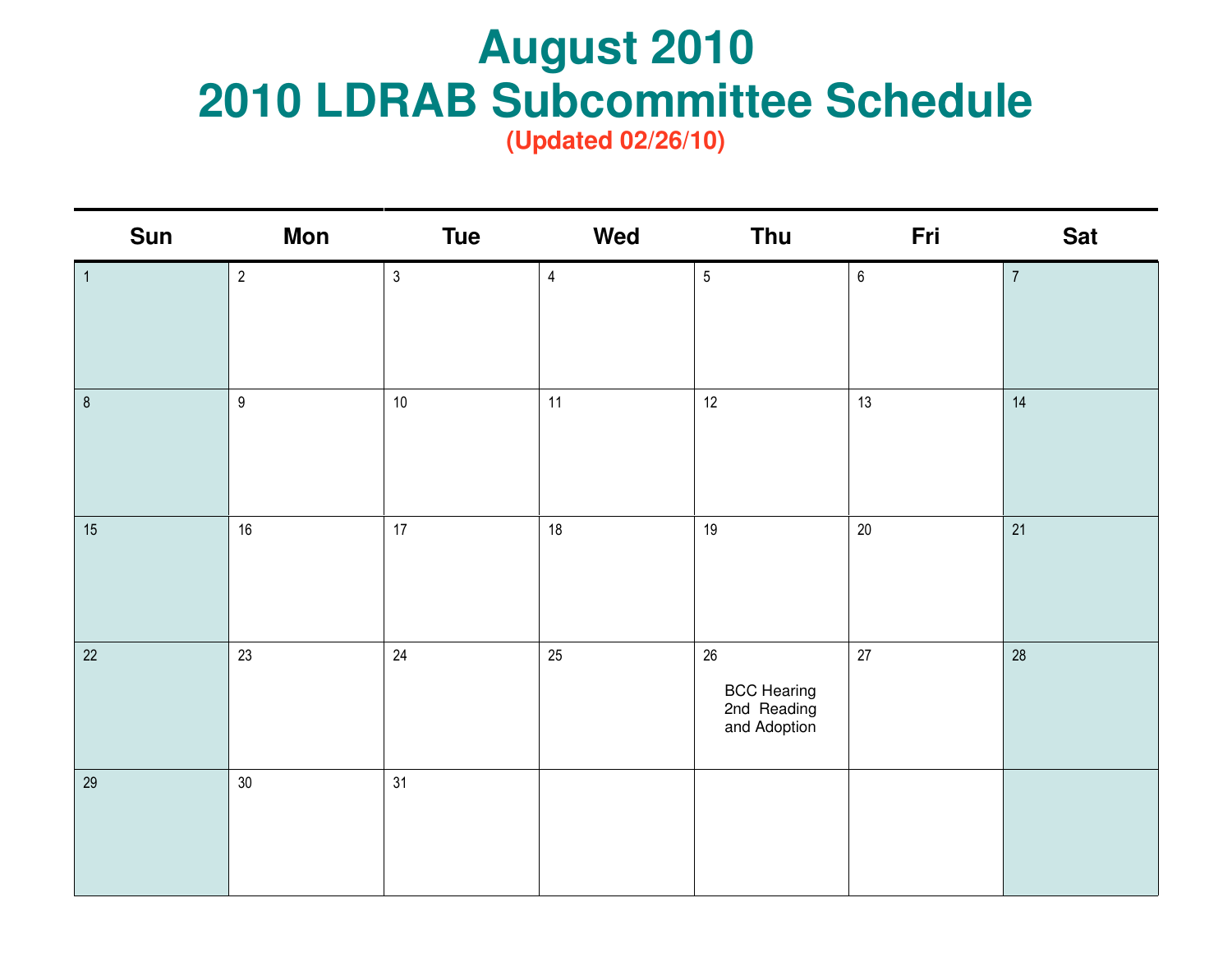# **September 2010 September 2010 2010 LDRAB Subcommittee Schedule**

| <b>Sun</b>     | <b>Mon</b> | <b>Tue</b>       | Wed          | Thu              | Fri        | <b>Sat</b>     |
|----------------|------------|------------------|--------------|------------------|------------|----------------|
|                |            |                  | $\mathbf{1}$ | $\sqrt{2}$       | $\sqrt{3}$ | $\overline{4}$ |
|                |            |                  |              |                  |            |                |
| $\overline{5}$ | $\,6\,$    | $\boldsymbol{7}$ | $\bf 8$      | $\boldsymbol{9}$ | $10$       | 11             |
|                |            |                  |              |                  |            |                |
| 12             | 13         | 14               | 15           | 16               | 17         | 18             |
|                |            |                  |              |                  |            |                |
| $19$           | 20         | 21               | $22\,$       | 23               | 24         | 25             |
|                |            |                  |              |                  |            |                |
| 26             | 27         | $28\,$           | 29           | $30\,$           |            |                |
|                |            |                  |              |                  |            |                |
|                |            |                  |              |                  |            |                |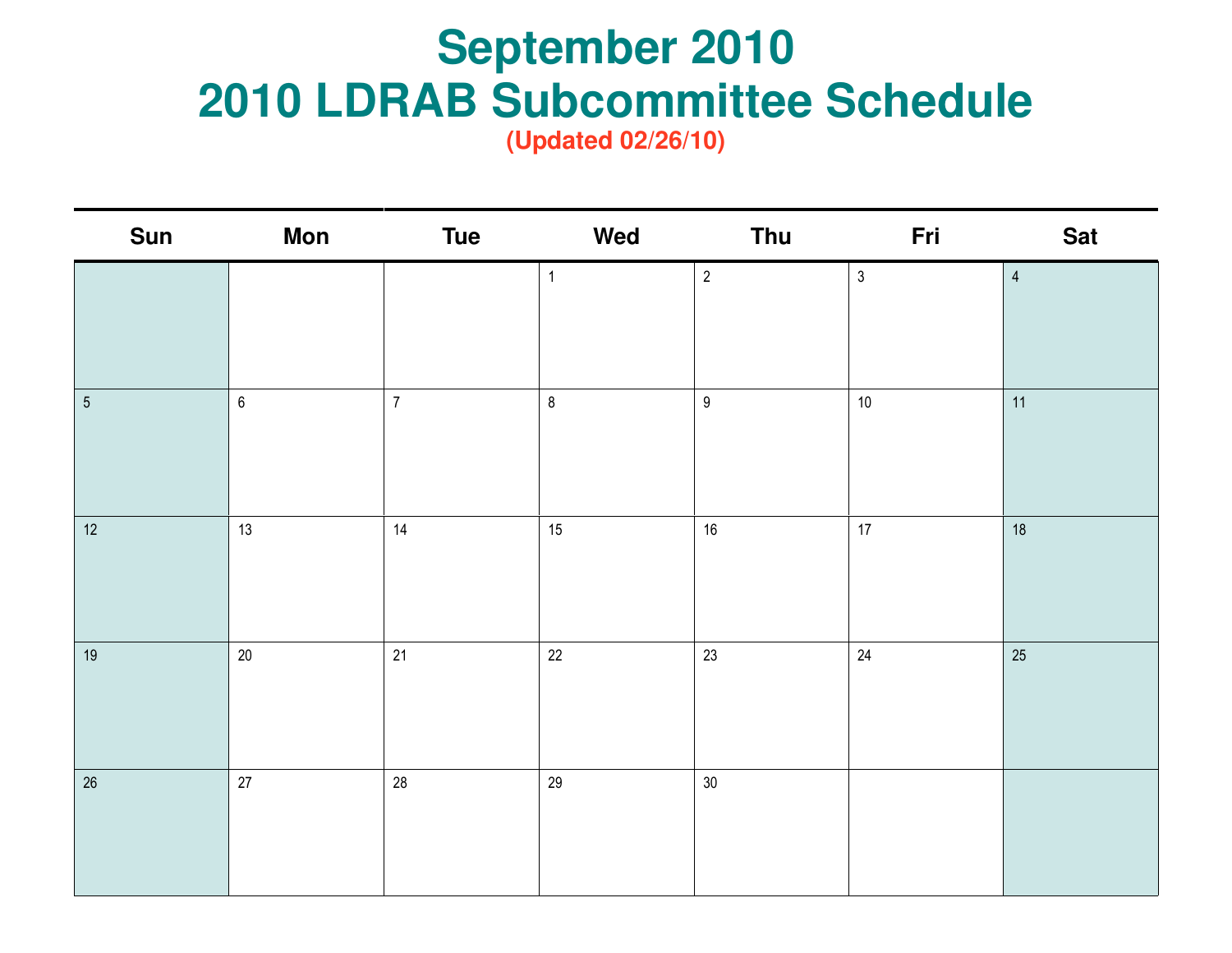#### **Subcommitte October 2010 2010 LDRAB Subcommittee Schedule**

| <b>Sun</b>   | <b>Mon</b>     | <b>Tue</b> | Wed              | Thu            | Fri          | <b>Sat</b>      |
|--------------|----------------|------------|------------------|----------------|--------------|-----------------|
|              |                |            |                  |                | $\mathbf{1}$ | $\overline{2}$  |
|              |                |            |                  |                |              |                 |
| $\mathbf{3}$ | $\overline{4}$ | $\sqrt{5}$ | $\boldsymbol{6}$ | $\overline{7}$ | $\bf 8$      | $9\,$           |
|              |                |            |                  |                |              |                 |
|              |                |            |                  |                |              |                 |
| $10\,$       | 11             | 12         | 13               | 14             | 15           | $16\,$          |
|              |                |            |                  |                |              |                 |
| $17\,$       | $18$           | $19$       | $20\,$           | 21             | $22\,$       | 23              |
|              |                |            |                  |                |              |                 |
|              |                |            |                  |                |              |                 |
| 24           | 25             | $26\,$     | $27\,$           | 28             | 29           | 30 <sup>°</sup> |
|              |                |            |                  |                |              |                 |
|              |                |            |                  |                |              |                 |
| 31           |                |            |                  |                |              |                 |
|              |                |            |                  |                |              |                 |
|              |                |            |                  |                |              |                 |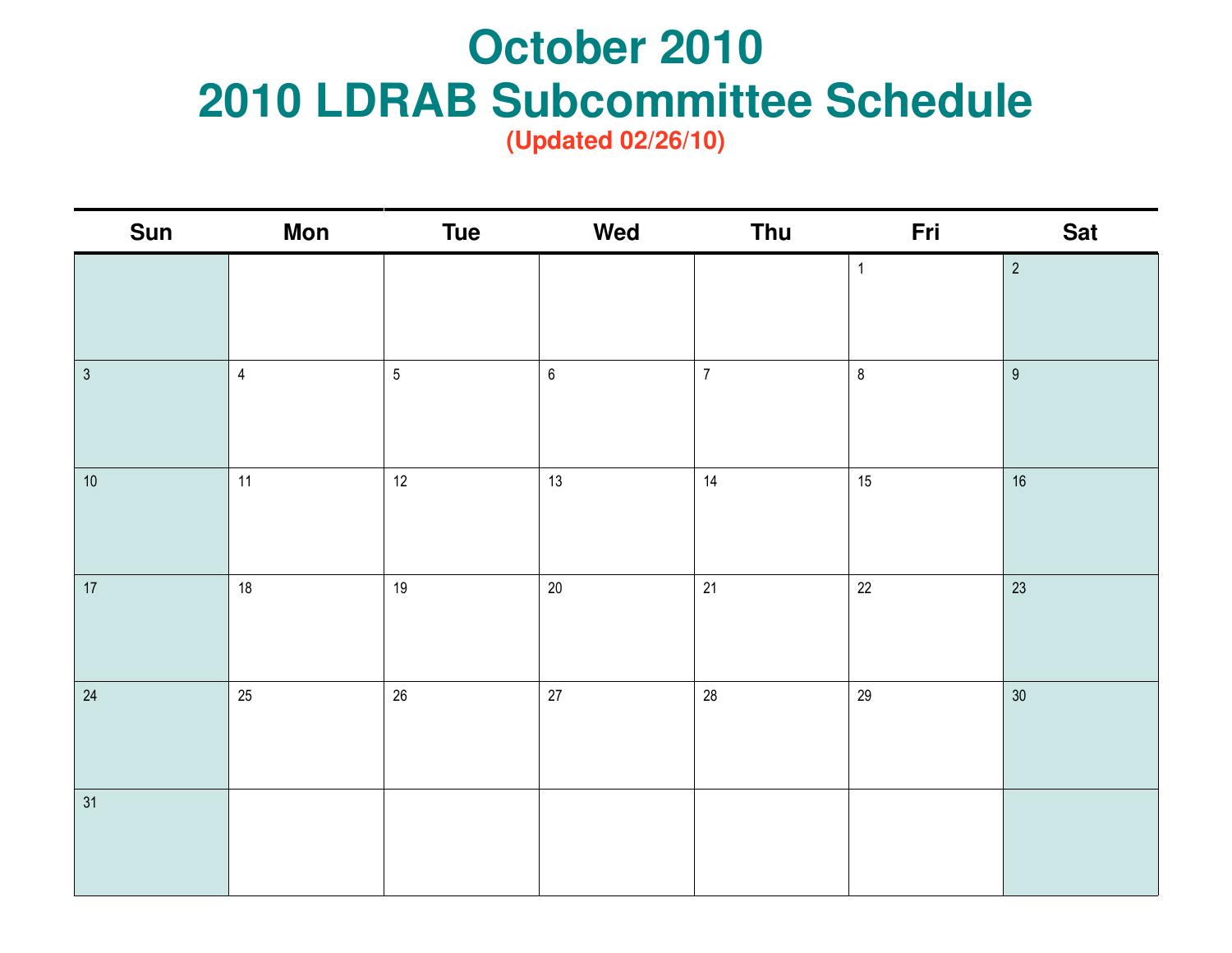#### **R** Subcommitted **November 2010 2010 LDRAB Subcommittee Schedule**

| <b>Sun</b>     | <b>Mon</b>   | <b>Tue</b>       | Wed          | Thu                     | Fri        | <b>Sat</b> |
|----------------|--------------|------------------|--------------|-------------------------|------------|------------|
|                | $\mathbf{1}$ | $\overline{2}$   | $\mathbf{3}$ | $\overline{\mathbf{4}}$ | $\sqrt{5}$ | $\,6\,$    |
| $\overline{7}$ | $\bf 8$      | $\boldsymbol{9}$ | $10\,$       | 11                      | 12         | 13         |
| $14$           | 15           | 16               | 17           | 18                      | $19$       | $20\,$     |
| 21             | 22           | 23               | $24\,$       | 25                      | $26\,$     | 27         |
| 28             | 29           | 30               |              |                         |            |            |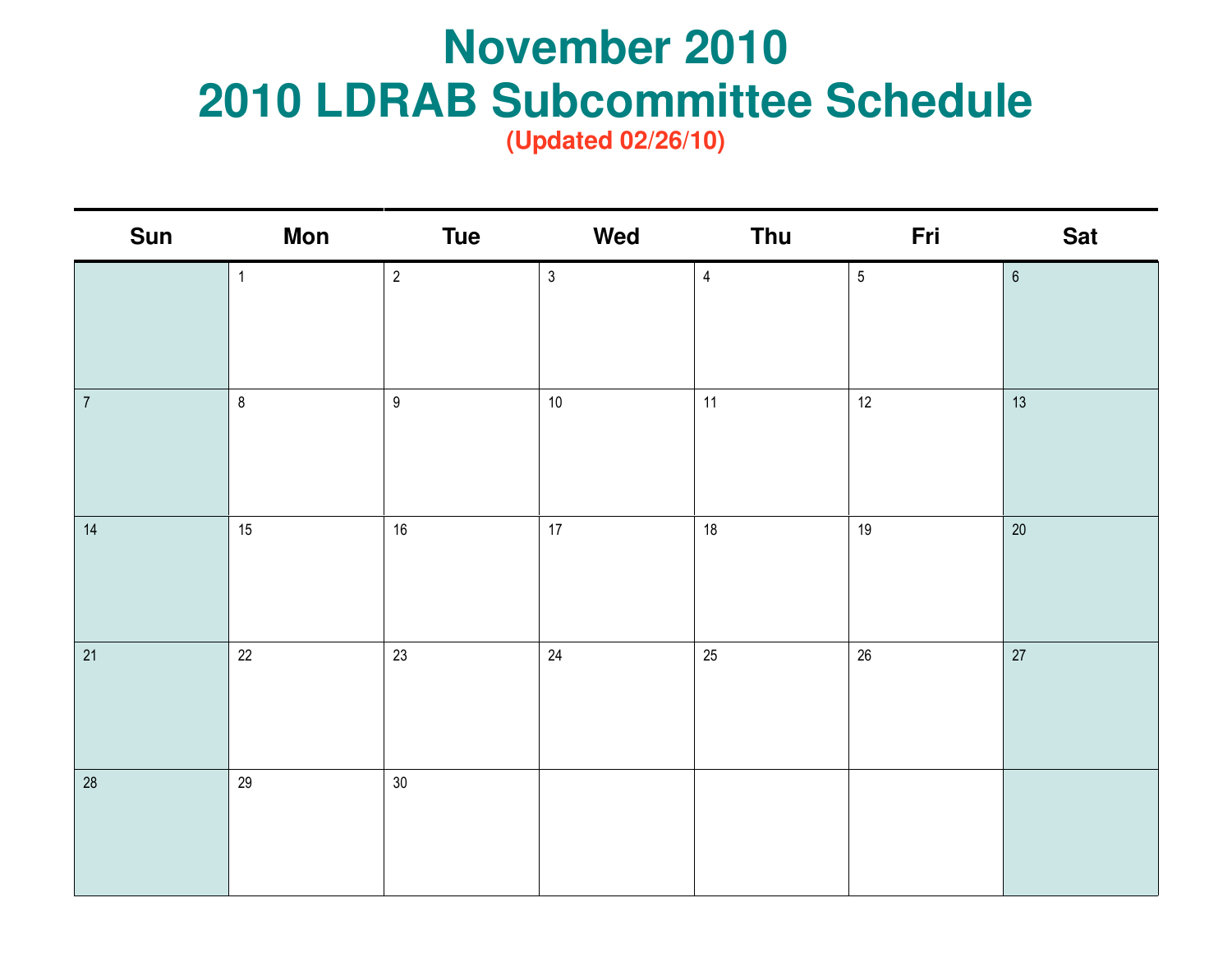## **December 2010 December 2010 2010 LDRAB Subcommittee Schedule**

| <b>Sun</b>     | <b>Mon</b> | <b>Tue</b>     | Wed          | Thu              | Fri            | <b>Sat</b>     |
|----------------|------------|----------------|--------------|------------------|----------------|----------------|
|                |            |                | $\mathbf{1}$ | $\overline{2}$   | $\mathfrak{Z}$ | $\overline{4}$ |
| $\overline{5}$ | $\,6\,$    | $\overline{7}$ | $\bf 8$      | $\boldsymbol{9}$ | $10$           | 11             |
|                |            |                |              |                  |                |                |
| 12             | 13         | 14             | 15           | 16               | 17             | 18             |
| $19$           | $20\,$     | 21             | 22           | 23               | $24\,$         | 25             |
| $26\,$         | $27\,$     | 28             | 29           | $30\,$           | 31             |                |